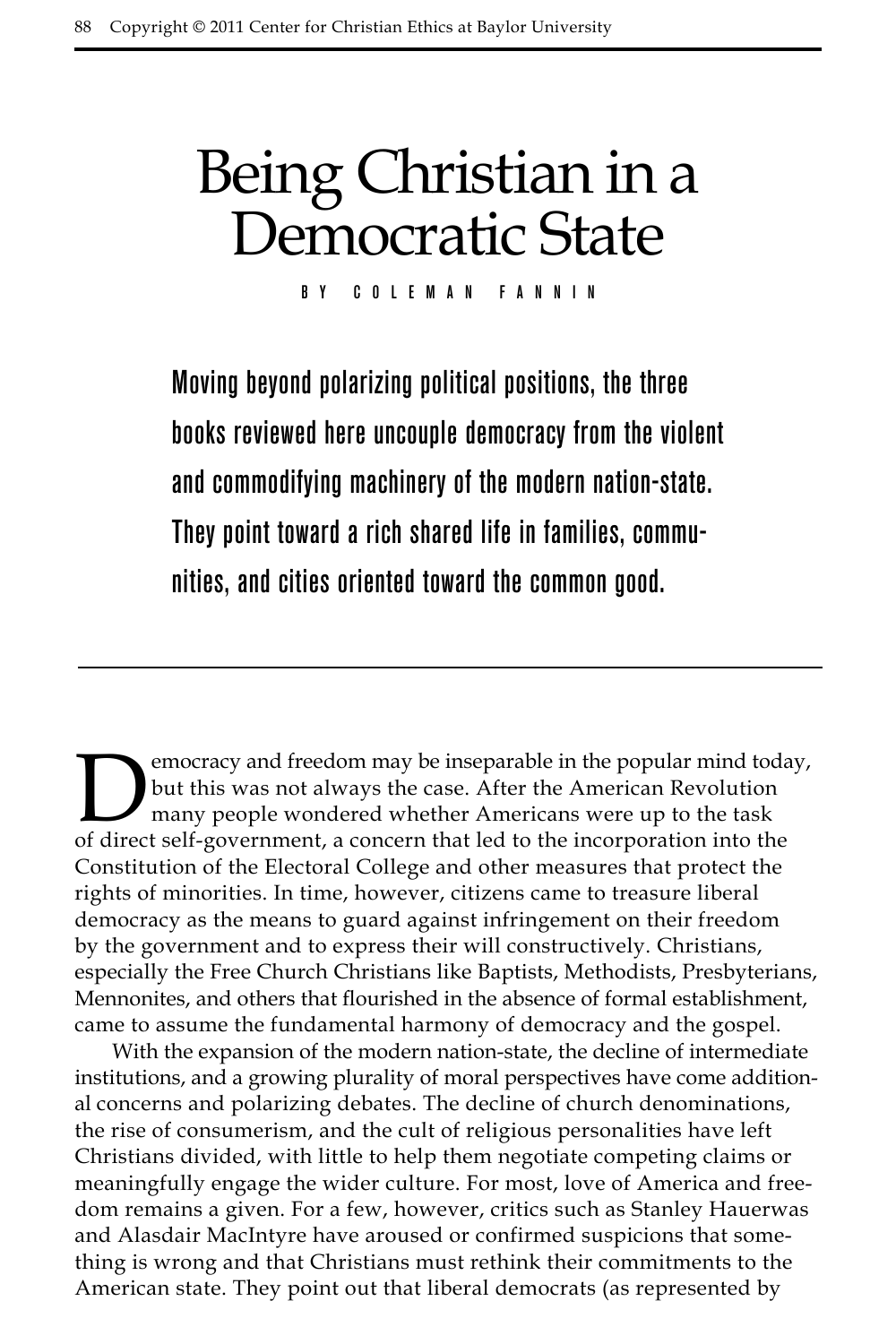thinkers such as John Rawls) view substantive religious claims as inherently exclusionary and therefore seek a secular rational foundation for public discourse. Further, because this rational foundation cannot be found, our society is propped up by inherited norms and marked by wildly divergent forms of moral reasoning with no common core, no tradition*,* to adjudicate them.

For decades Hauerwas and MacIntyre have been engaged in friendly arguments with theorists who share some of their views but also stress the importance of democracy. No one has contributed more to these arguments than Jeffrey Stout, and *Democracy and Tradition* (Princeton, NJ: Princeton University Press, 2004, 368 pp., \$28.95) will likely stand as his magnum opus. Though an atheist, Stout appreciates the work of Hauerwas, MacIntyre, and others who long for a new version of traditionalism—not the establishment of a state church, but the flourishing of communities marked by the virtues and free from the state's claim to absolute sovereignty. At the same time, he believes these "new traditionalists" have wrongly assumed the position of John Rawls and Richard Rorty to be the norm.

The heart of the book is the consideration of whether religion is, in Rorty's words, a "conversation-stopper." According to Stout, the liberal secularists threaten the democratic spirit by staking out a rigid, albeit rhetorically effective, position. While acknowledging that a common theological perspective is no longer possible, he chastises secularists for excluding religious arguments and (in Rawls' case) for having a narrow, foundationalist view of what all "rational" persons believe. Doing so risks undermining the Martin Luther Kings of the world—a very bad idea.

Ultimately, however, Stout is more worried about the new traditionalists like Hauerwas and MacIntyre who seem on the verge of abandoning the democratic process just as, post-9/11, it is threatened by expediency and corporate power at every turn. Their preoccupation with the secularists' worst excesses leads them to become mired in theoretical issues (e.g., disputes over the meaning of "justice") where agreement is elusive at best, while neglecting practical matters where diverse coalitions and particular policies can make a difference in our common life. Stout's appeal is that democracy is itself a moral tradition that "inculcates certain habits of reasoning, certain attitudes toward deference and authority in political discussion, and love for certain goods and virtues," particularly courage and generosity (pp. 2-3). More to the point, democracy requires the accumulated wisdom and practices of other moral traditions, religious and otherwise, to cultivate the habits of citizenship.

In the first part of *Democracy and Tradition*, Stout examines the emphasis on what Walt Whitman termed "the important question of character" in American pragmatism from Ralph Waldo Emerson to John Dewey. He also considers the debate over Black Nationalism in which James Baldwin and Ralph Ellison suggested an alternative mode of black participation in American life. After assessing the secularists and the traditionalists in the second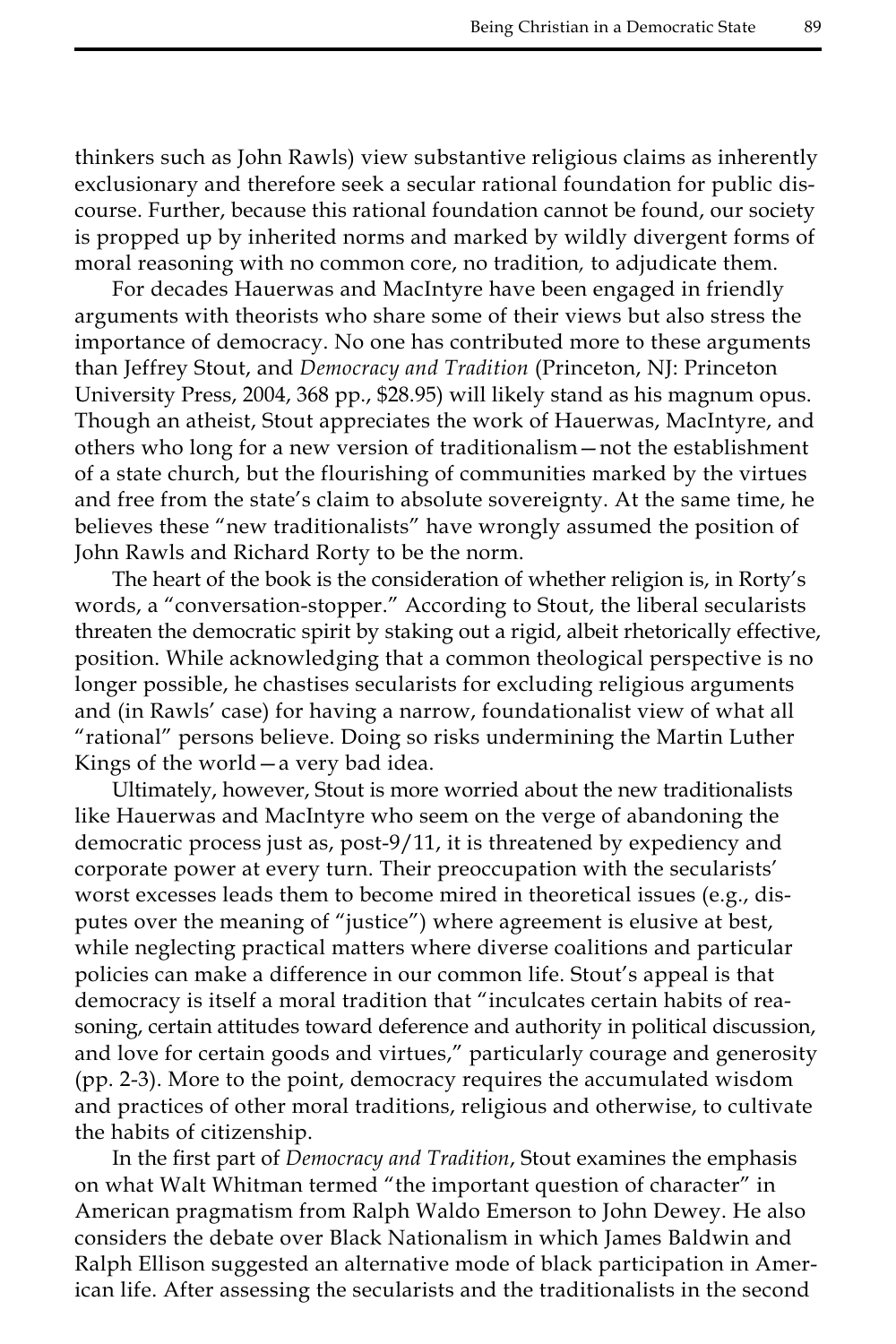part of the book, Stout turns in the final part to what a culture of "democratic traditionalism" might look like that prioritizes democratic social practices and resists the concentrated power of political elites and corporations. Importantly, it would require neither reaching agreement on foundational theories (in metaphysics) nor relativizing truth claims; rather, all beliefs and justifications are welcome so long as they are open to scrutiny and share the

As Romand Coles presents it, radical democracy is like what Hauerwas says about the Church and Stout says about democracy. The key is to cultivate practices of caring for the least of these, welcoming the stranger, and listening patiently to one another.

goal of supporting moral commitments. "As I see it, the issue is what kind of people we are going to be—a matter of self-definition and integrity. It is about what we care about most, of what we deem sacred or supremely valuable or inviolable, not the desire to have clean hands" (p. 200). For Stout the "we" is often America. Thus, readers who share Hauerwas' commitment to the Church and the difference God makes in eth-

ical reasoning will remain skeptical of Stout's optimism about the hospitality of the state and the virtues of the *demos*. Still, they will be encouraged that in this "we" Stout includes a variety of local groups as well as creative thinkers such as Wendell Berry and Dorothy Day.

## **翻**

Stout's book has reenergized the academic discussion of democracy by redirecting it away from a preoccupation with liberal theory. For his part, Hauerwas responds in equally charitable and constructive fashion in *Christianity, Democracy, and the Radical Ordinary: Conversations between a Radical Democrat and a Christian* (Eugene, OR: Cascade, 2008, 378 pp., \$39.00), written with political scientist (and atheist) Romand Coles.† Rather than a unified argument, this book is an uneven but candid dialogue between Hauerwas and Coles that emerged from a course they taught together at Duke University. It is carried out in the form of essays, letters, even a lecture, and is grounded in the authors' shared criticism of the modern liberal "megastate" and appreciation of each other's work and influences.

Hauerwas and Coles say that their book is "about the politics of death and life...one that refuses to let death dominate our living"  $(p, 1)$ . This is in contrast to the political thinking of "empire, global capitalism, the megastate, and even many forms of cosmopolitanism" in our culture that fearfully seeks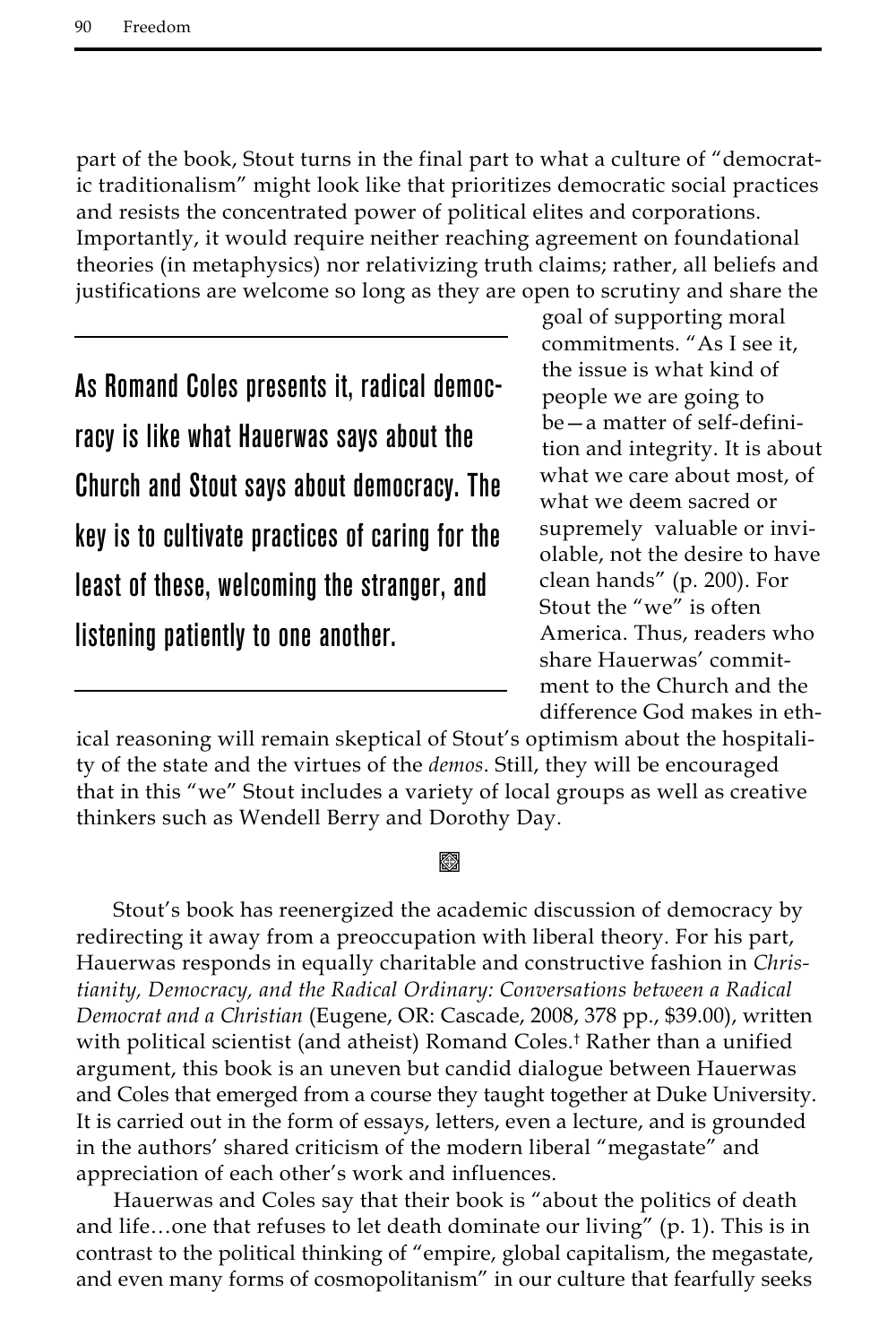to stave off death, while simultaneously producing it (p. 3). Yet all is not lost, for both "radical democracy" and "radical ecclesia" are capable of enacting a shared life that is nonviolent, centered on shared goods, and willing to engage the particulars of human encounter and the vulnerability of human existence.

Christianity, at least Christianity not determined by Constantinian or capitalist desires, is training for a dying that is good. Such good dying is named in the gospel as trial, cross, and resurrection. Radical democracy names the intermittent and dispersed traditions of witnessing, resisting, and seeking alternatives to the politics of death wrought by those bent on myriad forms of immortality-as-conquest…. Both radical democracy and Christianity are lived pedagogies of hope inspirited and envisioned through memories of the "good, at its best." Such training is a resource for sustaining the politics of the everyday, that is, the politics of small achievements. (pp. 3-4)

As Coles presents it—and his voice is more prominent, though it brings out the best in Hauerwas—radical democracy sounds a lot like what Hauerwas says about the Church *and* what Stout says about democracy. The key is to cultivate practices such as caring for the least of these, welcoming the stranger, and listening patiently to one another. The way to learn how to do so is to observe models like the civil rights leaders Ella Baker, Will Campbell, and Bob Moses; Jean Vanier, the founder of the L'Arche communities in which people with and without disabilities share their lives together; and the Industrial Areas Foundation that creates independent local organizations to tackle a public need. Still, theory remains important, and essays on Cornel West, Sheldon Wolin, and Rowan Williams (all by Coles) are helpful for understanding the authors, who, in a sense, perform the politics Stout advocates and they themselves describe. Coles, like Stout, thinks current political matters are more urgent, while Hauerwas displays the patience of one shaped by a Christian understanding of time and humanity's final end or *telos.* Free Church Christians will also appreciate the interplay between Coles' radical egalitarianism and Hauerwas' affirmation of the unity enabled by episcopacy and hierarchy, particularly in their exchange on the work of Mennonite theologian John Howard Yoder.

k)

In *The Limits of Liberal Democracy: Politics and Religion at the End of Modernity* (Downers Grove, IL: IVP Academic, 2009, 161 pp., \$18.00) Scott Moore offers not only a primer on how the Church has uncritically adopted the conservative and liberal perspectives that dominant public life, but also a way forward that avoids either accepting this dichotomy or withdrawing from culture. His premise is that although "the world did not fundamentally change that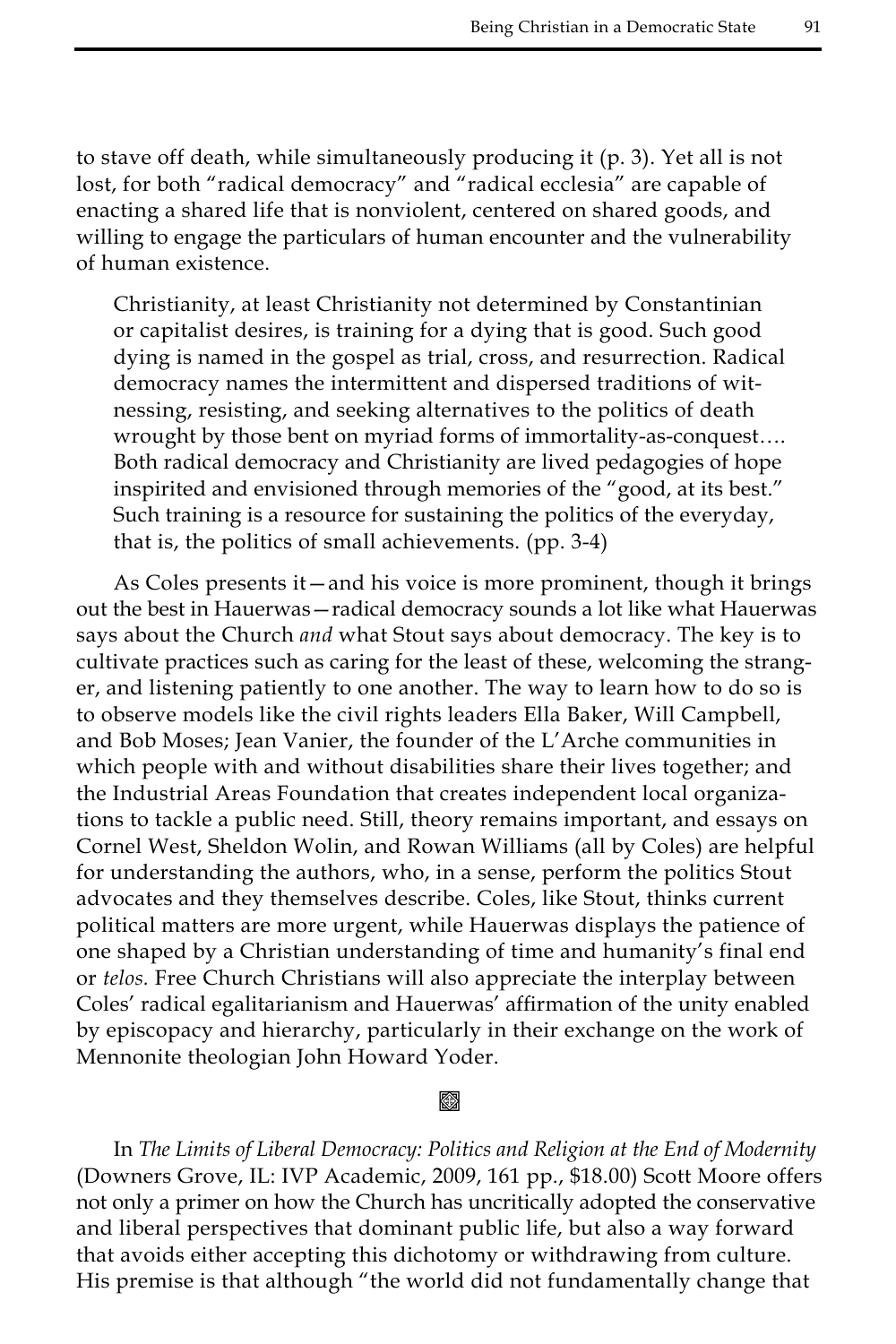September [11] morning,…it is true that we have come close to the end of an age which has defined our world and given meaning to our many endeavors" (p. 14). Modernity is increasingly defined by "political and moral extremes" that nonetheless share many assumptions and commitments. With the breakdown of modern politics and what Moore terms "the end of convenient stereotypes," the Church has the opportunity to rediscover a different vision.

Animating Scott Moore's book is the question of how Christians might approach politics when they cease to assume that the answer to the question "What is the good life?" is "Being a good American."

In the modern world it is often assumed that what is most important about politics can be reduced to statecraft. But *politics* refers to so much more than statecraft…. Politics is about how we order our lives together in the *polis,* whether that is a city, a community, or even a family. It is about how

we live together, how we recognize and preserve that which is most important, how we cultivate friendships and educate our children, how we learn to think and talk about what kind of life is really the good life. (p. 15)

Animating the book is the question of how Christians might approach politics when they cease to assume that the answer to the question "What is the good life?" is "Being a good American." The first five chapters revolve around two largely academic controversies from the mid-1990s, but along the way (and especially in chapter six) Moore weaves them into a sweeping narrative of the development of "Enlightenment Liberalism" and the nationstate. This development is well represented today by the philosophies of John Rawls and Richard Rorty, and the politics of political liberals and conservatives who prize individual liberty despite their contrasting views of government. Moore traces the reduction of politics to statecraft and the emergence of the autonomous individual that makes this possible through the writings of Immanuel Kant and Max Weber, among others. At times Moore's argument is too sweeping. Readers unfamiliar with such a critique will benefit from consulting other works for the details, but will be inspired or at least provoked by this section of the book.

In the final two chapters Moore explains how liberal politics is manifested in our "culture of convenience" that equates happiness with consumption and values efficiency above all, offering examples as varied as the universal remote control and no-fault divorce to capital punishment and euthanasia.